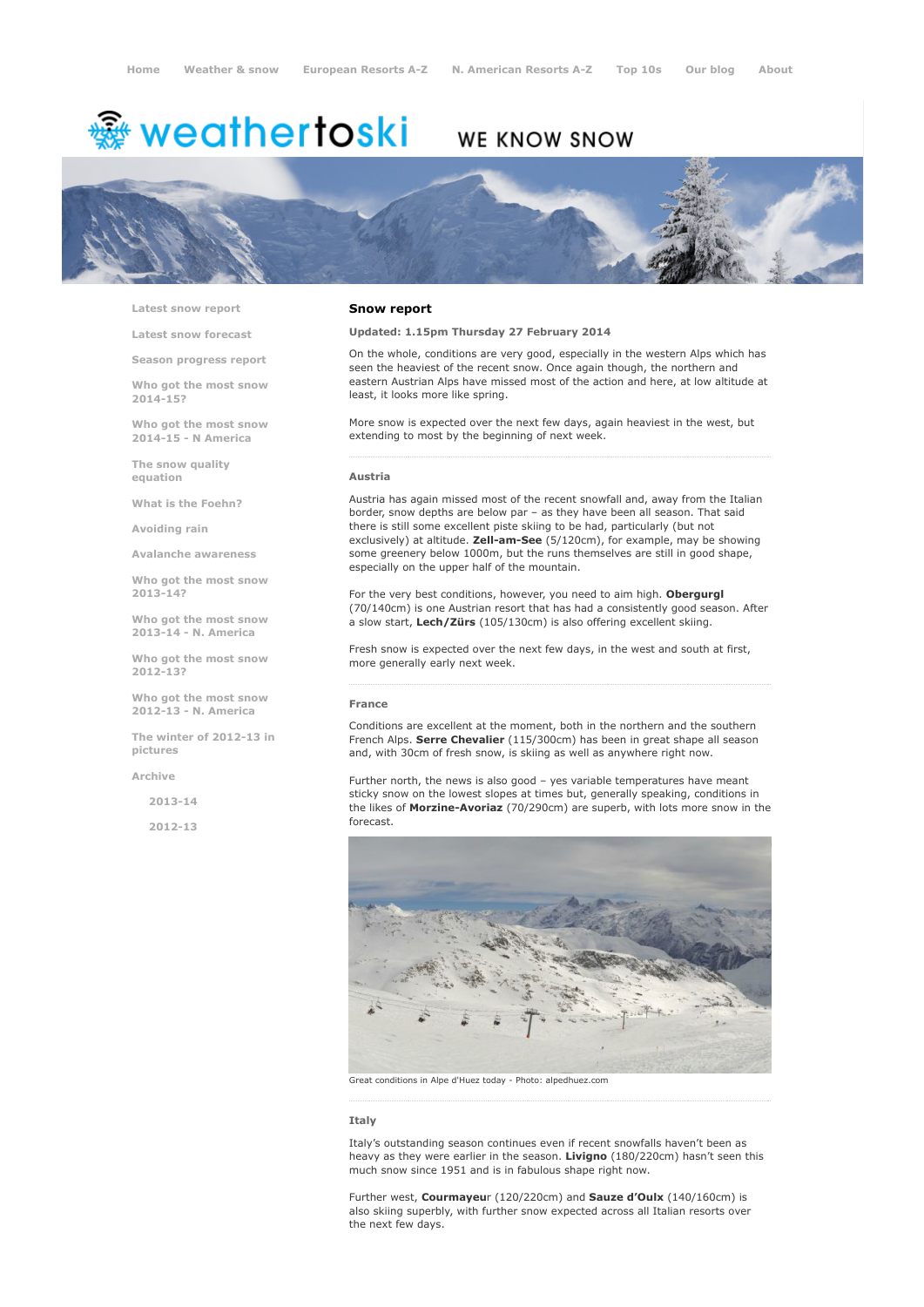

[Tweet](https://twitter.com/intent/tweet?original_referer=http%3A%2F%2Fwww.weathertoski.co.uk%2Fweather-snow%2Farchive%2Fsnow-report-27-02-2014%2F&ref_src=twsrc%5Etfw&text=Weather%20to%20ski%20-%20snow%20report%20-%2027%20February%202014&tw_p=tweetbutton&url=http%3A%2F%2Fwww.weathertoski.co.uk%2Fweather-snow%2Farchive%2Fsnow-report-27-02-2014%2F)

Tweet this page







# Contact us...

Got a burning question about weather or snow conditions in the Alps? [Contact](http://www.weathertoski.co.uk/about-1/contact-us/) us and we'll do our best to answer it...

### E: [info@weathertoski.co.uk](mailto:fraser@weathertoski.co.uk)

T: +44 (0)20 3151 3154



Good snow and good weather today in Corvara.

#### Switzerland

Conditions are pretty good right now with fresh snow for most resorts over the last few days and more in the forecast. The deepest snow-packs are still in the south of the country. Zermatt (90/345cm) and Saas-Fee (108/355cm) are in fabulous nick right now, as they have been for most of the winter.

Further north, snow-depths are more modest but, on the whole, skiing conditions remain good in the likes of Laax (35/150cm) and Davos (65/149cm), especially on-piste.



Perfect weather, perfect snow in Zermatt this morning - Photo: apartment-zermatt.ch

#### Rest of Europe

Conditions remain good to excellent across the Pyrenees with further snow expected over the next few days. Pas de La Casa in Andorra has 120/160cm of snow depending on altitude.

Conditions have improved in Bulgaria after a largely disappointing season thanks to recent snowfall, with settled depths of 20/115cm for Bansko.

There's also been fresh snow for Norway's Geilo (75/105cm) with more in the forecast. Further north still, depths are more modest in Sweden's premier resort  $Are$  (45/60cm) but, on-piste at least, conditions are still good.

Scotland's historic season continues with over 5m of settled snow at altitude in Glencoe now, though adverse weather conditions have limited opportunities on the hill.

# USA

Conditions in Colorado are generally very good with more snow in the forecast, heaviest in the south and west of the state (e.g. Telluride, Crested Butte). Upper snow depths are currently 218cm in Aspen and 185cm in Winter Park.

Further north, Jackson Hole (285cm up top) is in particularly good shape right now following a metre of snow in the last week alone. Californian resorts have also improved after their miserable start to the season with 101/177cm reported in Mammoth, depending on altitude.